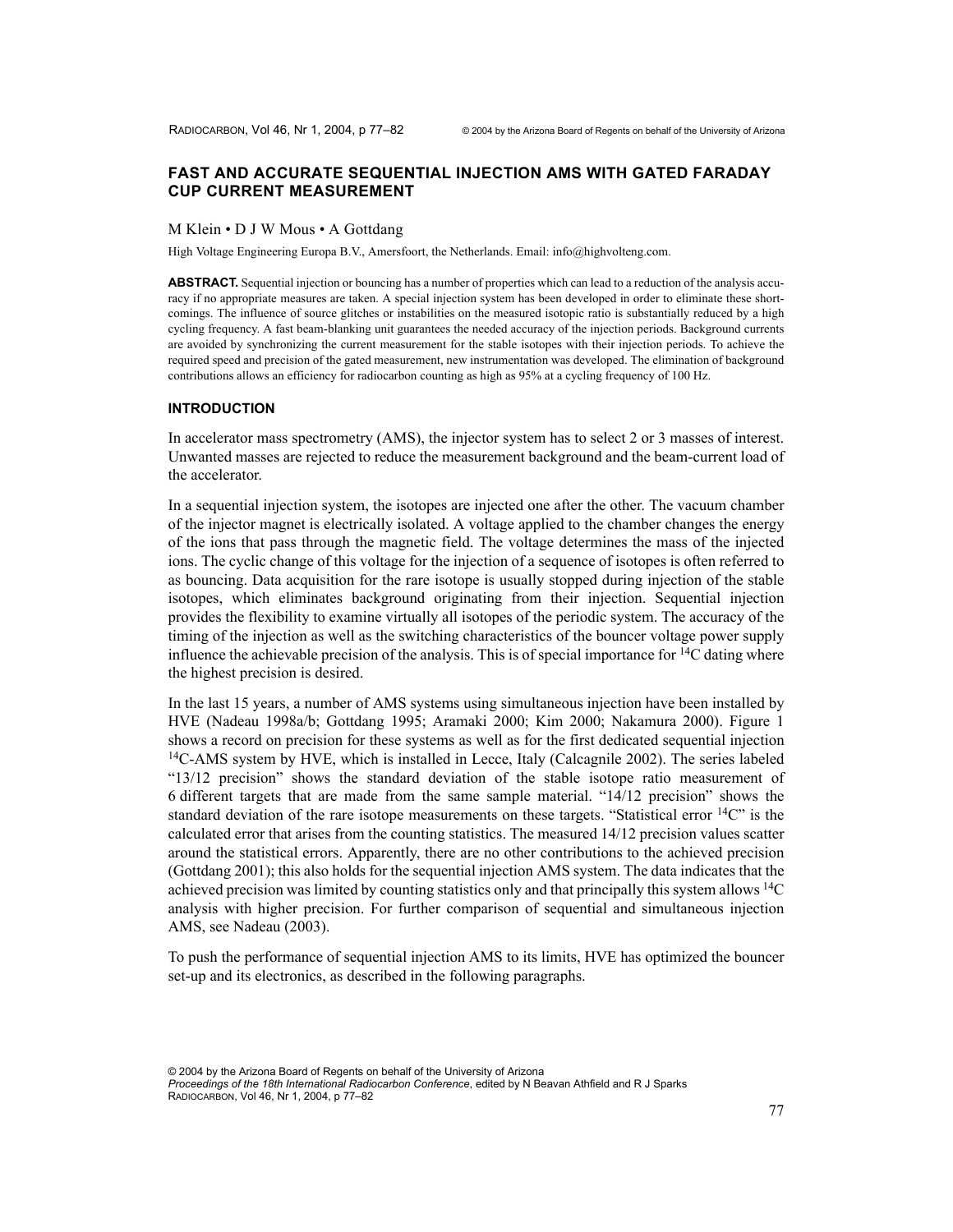

Figure 1 Precision measurements on dedicated <sup>14</sup>C AMS systems from HVE. <sup>1)</sup>Refers to the <sup>14</sup>C section of the AMS system.

## **PROPERTIES OF SEQUENTIAL INJECTION DETERMINING ITS PERFORMANCE**

In the following, we concentrate on 3 different properties of bouncing which can each have their own adverse contribution to the achievable precision of the analysis.

### **Cycling Frequency**

Changes in the system conditions, like source instabilities and glitches, may affect the measurement of the various isotopes differently when they happen fast compared to the injection cycling frequency. For an accurate ratio measurement, fast cycling is required.

### **Isotope Switching**

During switching between the isotopes, the magnet chamber voltage requires some time to settle. This settling time depends on the involved capacitances and on the characteristics of the power supply used. The voltage variation during the settling time results in an unstable beam position. This will have an influence on the system transmission and, in turn, on the achieved precision. The effect gets more pronounced with higher cycling frequencies when the settling time covers a larger part of the injection period. The settling effects can be avoided with an additional switching system for isotope injection.

### **Background Currents**

Measurement of the stable isotopes can be influenced by background currents. Figure 2 shows typical Faraday cup currents (charge state 3+) as a function of the analyzing magnet current for the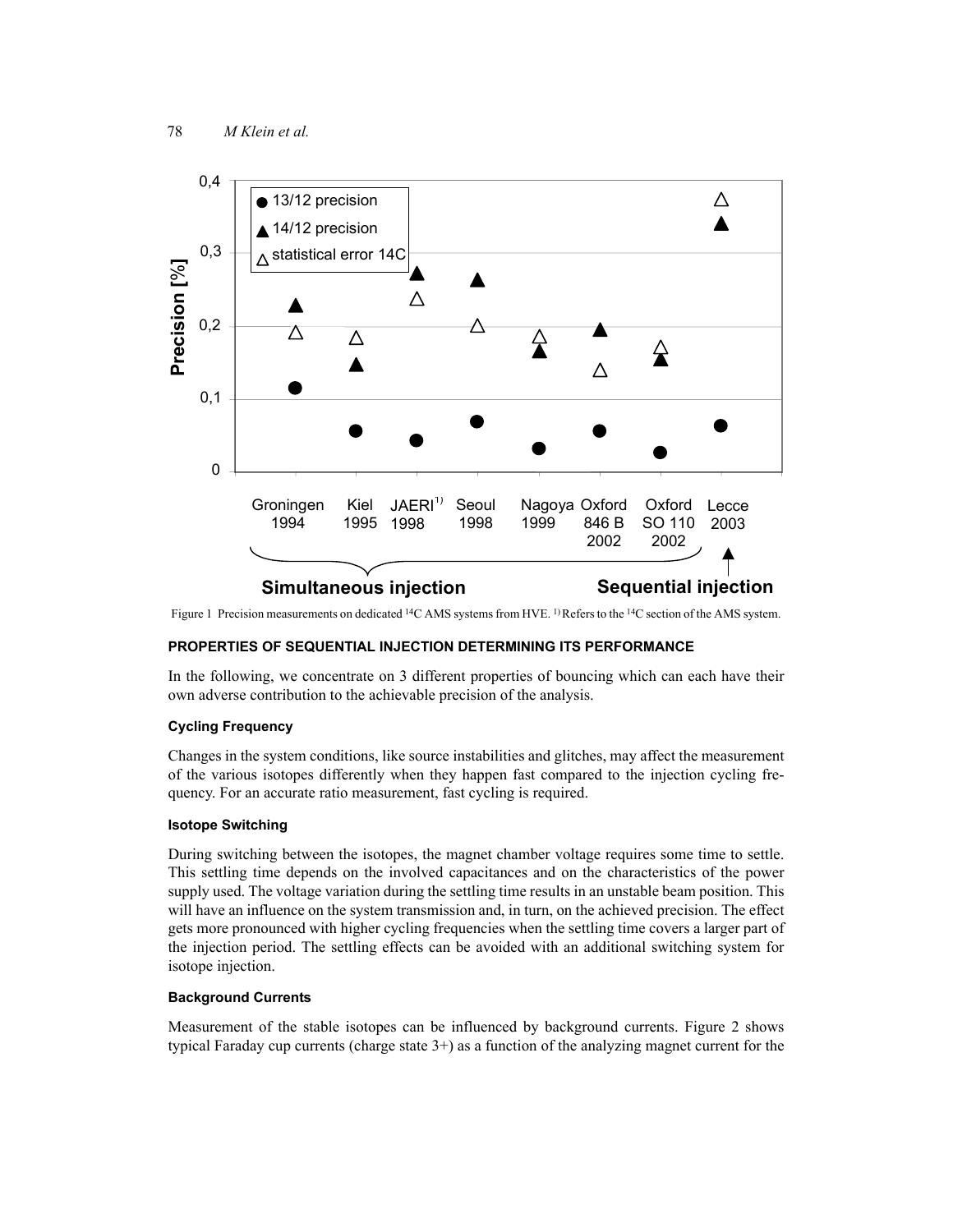injection of masses 12, 13, and 14 AMU. The figure shows, apart from the peaks of mass 12 and 13, that a continuum of background currents is present, which is generated by charge exchange processes in the acceleration tubes. In addition, distinct peaks originating from the injection of  $CH_n$ are visible on the traces measured during the injection of 13 and 14 AMU. It should be noted that the contribution of  $CH_n$  is not constant, but depends on the hydrogen content of the sample. The error on the measurement that is induced by background currents can be minimized by the choice of injection periods for the stable isotopes. The 13C-injection period is usually about 100 times longer than the period for <sup>12</sup>C. This long time comes to the expense of the <sup>14</sup>C-injection period and reduces the measurement efficiency. Detailed analysis on the intensities of the background continuum, as well as the peaks resulting from  $CH_n$  molecules, indicated that this error can reach levels as high as 1–2‰.



Figure 2 Analyzing magnet scans with mass 12 (upper curve), 13 (center curve), and 14 (lower curve) injected into the accelerator

#### **CHARACTERISTICS OF THE HVE SEQUENTIAL INJECTION SYSTEM**

The newly developed bouncer system is designed for high cycling frequencies to overcome the influence of ion beam instabilities. The adverse effects of the switching process are eliminated by the use of a beam-blanking unit which stops the beam unless the measurement conditions are stable and it defines the injection period with high accuracy. By synchronizing the measurement of the stable isotopes with their injection, the background currents resulting from the injection of the other isotopes are avoided. This allows the use of very short measurement times for the stable isotopes and to achieve a high time efficiency for the counting of the rare isotope.

Figure 3 gives the timing of the measurement process. The upper curve shows the magnet chamber voltage during switching of the isotopes. The voltage settling time is about 100 µs. During this time, the beam is stopped by a separate ultra-fast beam-blanking unit (second curve). This unit is a steerer acting as a fast switch, which is located between the injector magnet and the accelerator entrance.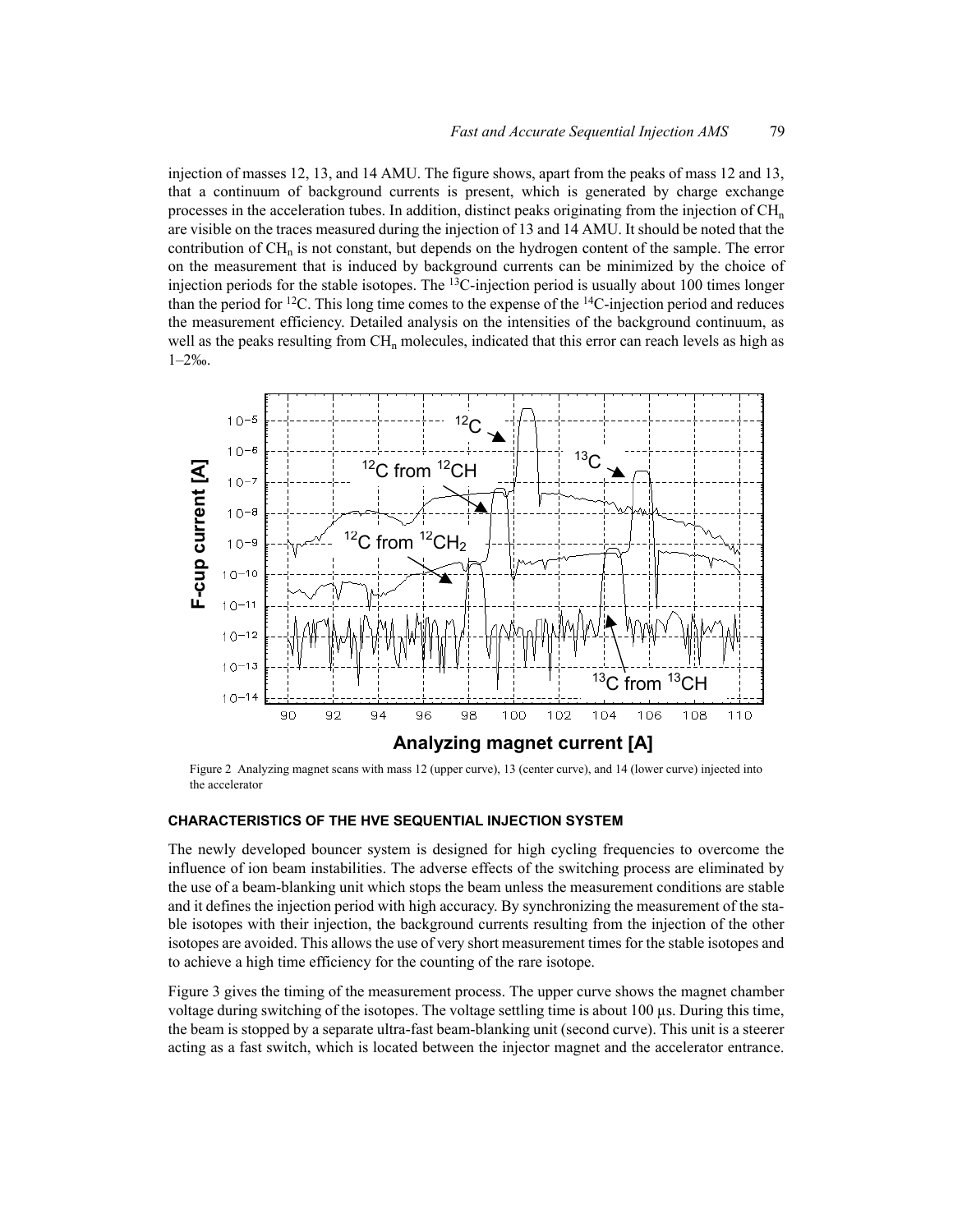### 80 *M Klein et al.*

The unit defines the injection periods with nanosecond resolution. The third curve shows the beam intensity of 1 isotope as it reaches its Faraday cup. Some delay resulting from its time of flight is present. The data acquisition time (last curve) for the stable isotopes covers the injection period (taking into account the time of flight), plus additional time for the electronic processing.



Figure 3 Timing diagram of the stable isotope measurement

For <sup>14</sup>C dating, 3 isotopes have to be switched. The settling time totals  $3 \times 100$  us per injection cycle. This limits the achievable cycling frequency to about 1 kHz. However, HVE regards a 100-Hz cycling frequency sufficiently high to cope with fast source output variations. Together with typical injection times for <sup>12</sup>C and <sup>13</sup>C of 100  $\mu$ s each, 9500  $\mu$ s or 95% of the total injection time is used for  $14C$  counting. Thus, the sequential injection AMS system almost reaches the rare isotope counting efficiency of the simultaneous injector, in combination with the system inherent advantage of gated isotope measurement for background suppression.

# **The Gated Current Measurement**

The stable isotopes are measured in shielded Faraday cups with secondary electron suppression. One of the cups (for <sup>13</sup>C in case of <sup>14</sup>C dating) is internally equipped with 2 slits providing information on the beam position. This slit-error signal is used in a feedback loop that adjusts the terminal voltage of the accelerator such that the beam is kept precisely in the middle of the slit system. The layout of the electronics for the gated current measurement is shown in Figure 4. The electronics unit is mounted in close vicinity of the Faraday cups for low capacitance of the interconnections and to avoid noise and hum.

The total Faraday cup current is converted into voltage. A gate, which is controlled by the bouncer electronics, passes this voltage on to a filter during the measurement intervals. The filtered, virtually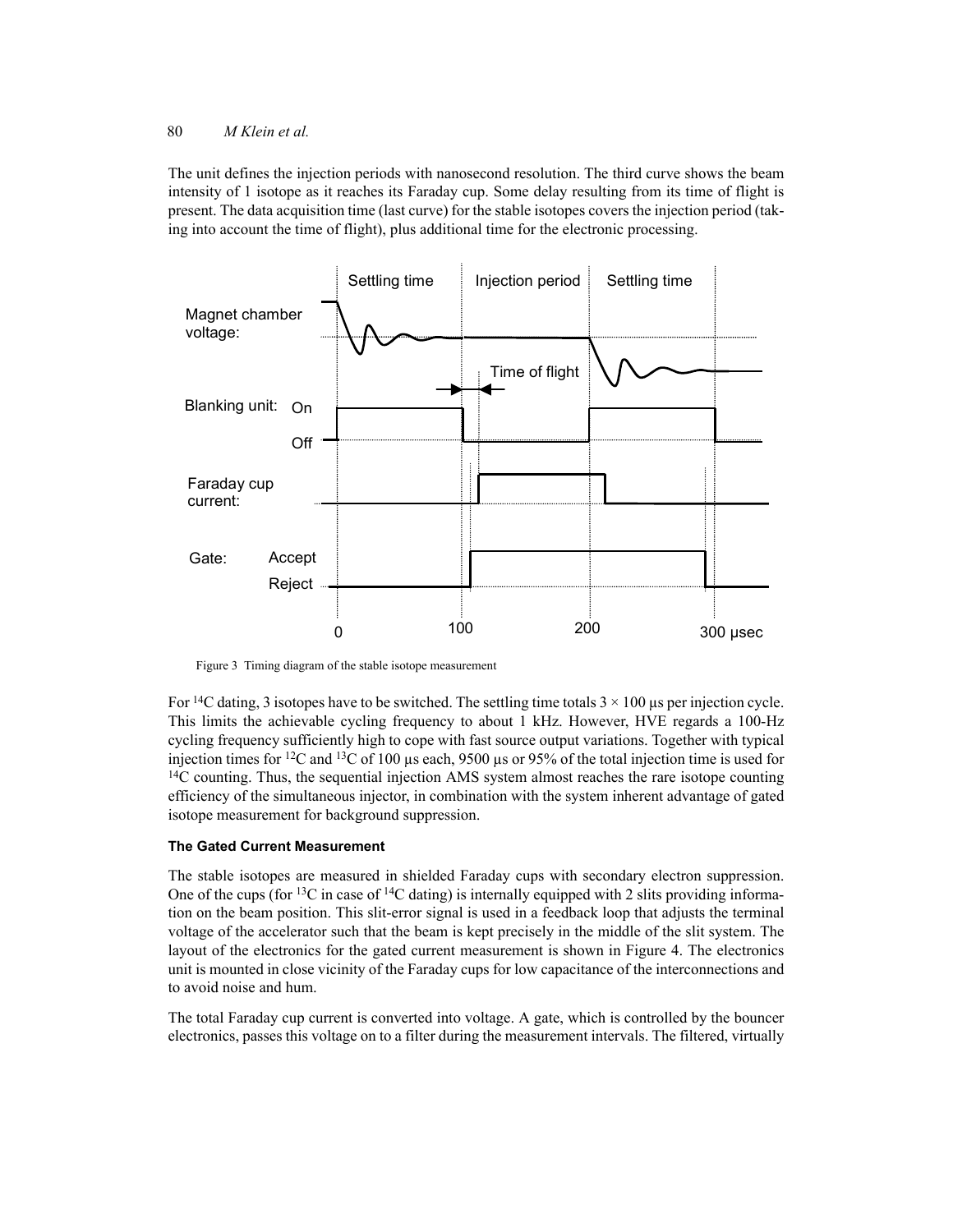

Figure 4 Layout of the electronics for gated Faraday cup current measurements

DC signal is free of background current influences. A high-precision voltage to frequency converter (VFC) converts the signal into pulses, each of them representing a well-defined amount of charge. Two buffers and 2 resistors are used to create the slit-error signal.

Tests have shown that with the high-precision amplifiers and VFCs, the overall precision is in the order of 0.01‰. This low value is achieved by using VFCs that are widely applied in isotope ratio mass spectrometry (IRMS) where  $10^{-5}$  precision is mandatory. In addition, the application of lowbias and high-speed amplifiers ensures that this accuracy is achieved with Faraday cup currents down to the low nA range and cycling frequencies up to 1 kHz.

#### **CONCLUSION**

HVE has optimized its "bouncing" set-up and electronics to enable isotope ratio measurements with a precision better than 1‰. This is achieved by a high cycling frequency to suppress the influence of source output fluctuations. The adverse effects of the bouncer voltage switching on the beam are eliminated by a fast beam-blanking unit, which determines the injection periods of the different isotopes with nanosecond resolution. Gating of the Faraday cup current measurement allows the reduction of the stable isotope injection periods to 100 µs without background current interferences. In <sup>14</sup>C dating, 95% of the analysis time is used for <sup>14</sup>C counting at a cycling frequency of 100 Hz.

#### **REFERENCES**

- Aramaki T, Mizushima T, Mizutani Y, Yamamoto T, Togawa O, Kabuto S, Kuji T, Gottdang A, Klein M, Mous DJW. 2000. The AMS facility at the Japan Atomic Energy Research Institute (JAERI). *Nuclear Instruments and Methods in Physics Research B* 172: 18–23.
- Calcagnile L, Quarta G, D'Elia M, Gottdang A, Klein M,

Mous DJW. 2002. High precision radiocarbon measurements with the new sequential injector of the Lecce AMS facility. Proceedings of the AMS-9 conference. *Nuclear Instruments and Methods in Physics Research B*.

Gottdang A, Mous DJW, van der Plicht J. 1995. The HVEE 14C system at Groningen. In: Proceedings of